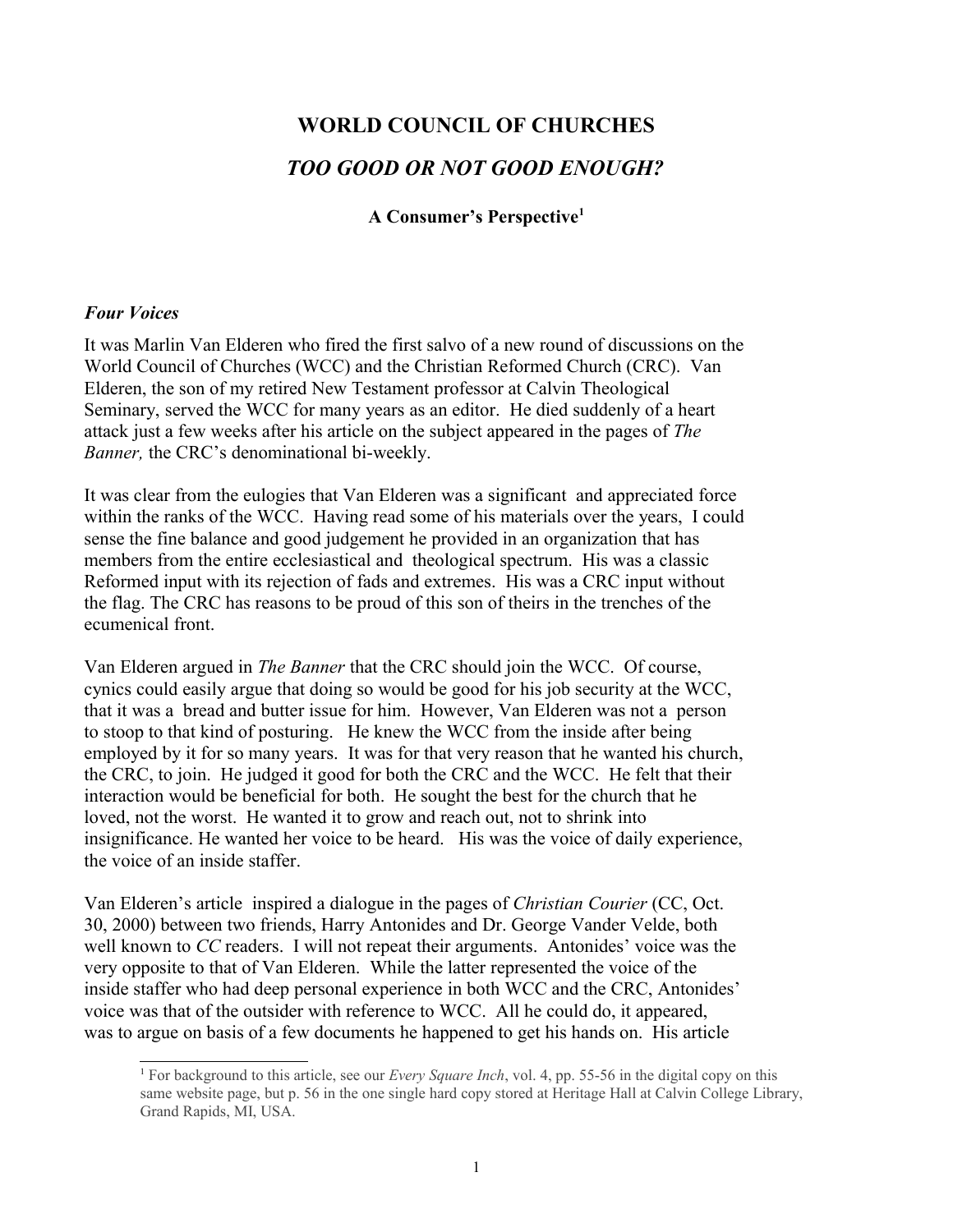gave me the uncomfortable feeling of an established opinion that only needed a couple of random WCC documents for corroboration to settle the issue for his readers. The spirit of that article was not on the high level friends of Antonides, among whom I count myself, have come to expect of him.

Vander Velde, another friend of mine, objected that Antonides based himself on an inadequate range of WCC publications. He pointed to other publications where Antonides' criticisms of WCC were dealt with. Vander Velde did not outrightly suggest that the CRC should join the WCC, though I thought to detect a between-thelines preference in that direction. If Van Elderen represented the voice of the *inside staffer* and Antonides that of the *outsider,* Vander Velde represented the voice of the *participant insider*, since he has long served within one of WCC's major departments, Faith and Life.

I offer my voice to this discussion as that of a *long-time consumer* of WCC publications and other services, especially of the department of Church & Society and of the Christian Medical Commission. During my 30 years as CRC missionary to Nigeria I have used WCC publications and other documents to great profit. While serving with the Institute of Church & Society in Nigeria I have often gratefully consulted with WCC staff of the above two departments on a wide range of issues for which my own denomination, the CRC, had little or nothing to offer. On occasion they would either send us staff to help in our projects or they would provide us with grants to bring in people from abroad. Indeed, I am a grateful consumer, though not an uncritical one. And my conclusion is…*Join it! Both will be the better for it*.

So, here you have four voices. Three of people who have had considerable exposure in various capacities to WCC and one person who is an outsider. The three positive voices love the CRC as much as the single negative one. Does that say anything to you?

# *WCC and CRC: Two Mixed Bags*

All friends of WCC and of CRC know that both are mixed bags of positives and negatives, of virtues and vices. Both can easily be either condemned or praised, depending on which one-sided sources you choose to select. WCC has its weaknesses, some of which are not so pretty. Antonides brought up the issue of WCC's attitude towards the former Soviet Union. Indeed, that was a problematic issue, but one about which the WCC itself was very conscious and did not always know what to do about. It could be argued that it was captive to one of its largest members, the Russian Orthodox Church. It failed to move into the public prophetic mode it often adopts towards rogue countries. At the same time, it should be realized that it often struggled hard behind the scenes with that government, more than many people realize. It was often a matter of hard choices. I am not defending WCC's stance but I *am* indicating the difficult alternatives it had to face. I am not at all sure how, given those hard facts, any of us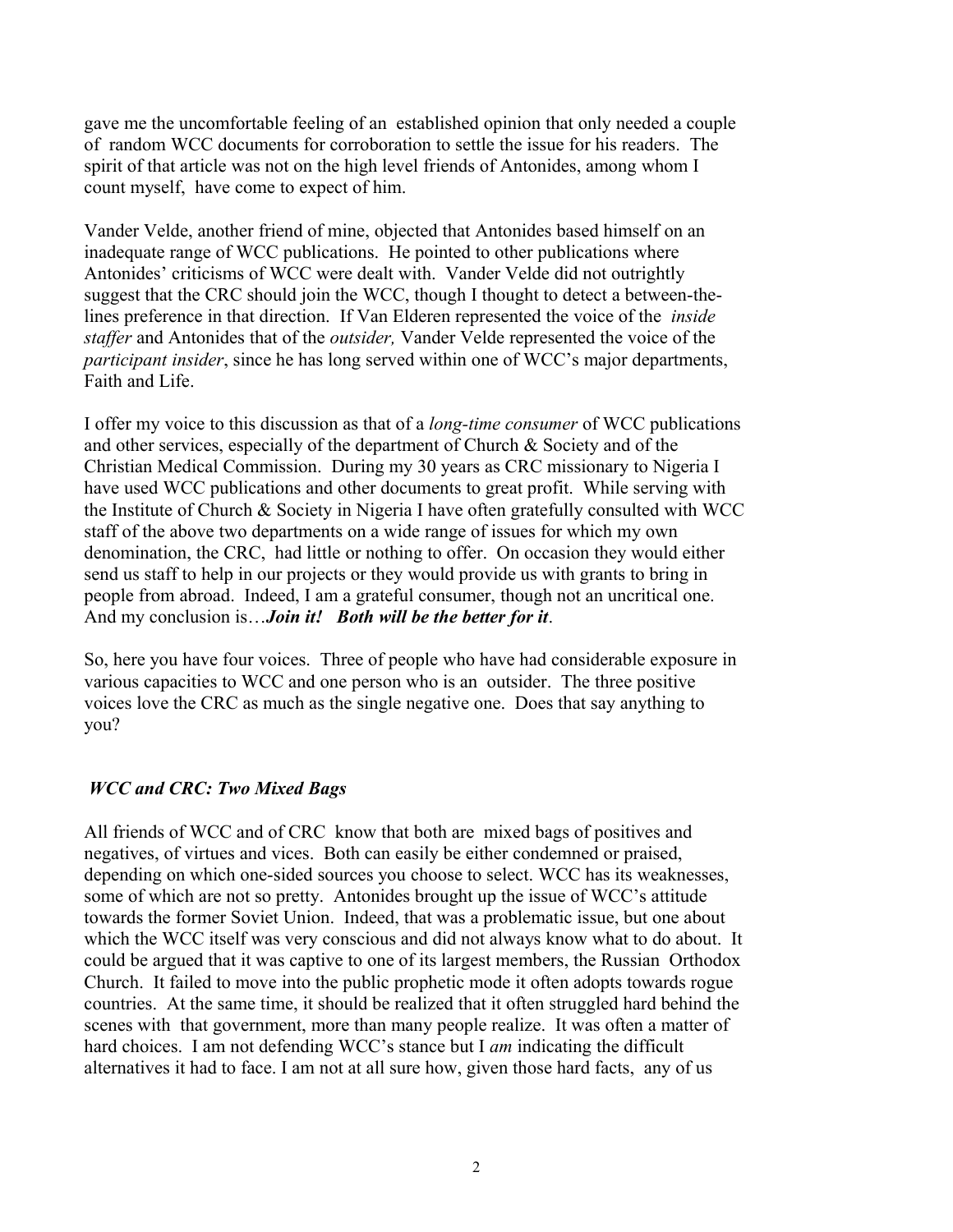would have decided these issues. The Wheaton Consultation , representing positive new developments among evangelicals, wrote in 1983,

All churches are faced at times with the choice between speaking openly against social evils and not speaking out publicly. The purpose for the particular choice should be obedience to the Lord….Wisdom will be needed so that the church will neither speak rashly and make its witness ineffective nor remain silent when to do so would deny its prophetic calling (*Mission as Transformation*, *,* Edited by V. Samuel and Chris Sugden. Published by Regnum, 1999, pp. 271).

As Antonides well knows from experience, one keeps clean hands only when not involved in the ambiguities of life's struggles.

Similarly, the CRC is a mixed bag. I was once involved in a study of the relationship between colonialism and missions. I searched high and low but found as good as no CRC sources that were helpfulI looked everywhere, but when I finally stumbled on sources from either WCC or the International Missionary Council, one of the WCC's predecessors, I discovered that they had already covered the entire waterfront for many decades. I was a victim of CRC isolation and thus ended up trying to re-invent the wheel.

And that has been my experience several times. So often I engaged in studies for which I needed Christian input but would be disappointed by the CRC community. I would proceed to invent the wheel only to discover well into the project that WCC had already invented it. I was wasting my time until I woke up and would *begin* with WCC. No more re-inventions! I was freed from that time-consuming nonsense.

I experienced this in my studies of the external debt phenomenon, of wholistic health care, of the ethics of investments, of Christian-Muslim relations—in all of these I found much more help from the WCC than from the CRC. And I was frequently amazed to find how Reformed the approach of WCC was in some of these areas, though not all. I have often been deeply troubled at how the CRC community will ignore that same Reformed approach in its dealing with issues of socio-economic import.

#### *Economic Thinking in the CRC and WCC Contrasted*

Let me give one concrete example. I published a study about investment ethics under the title *Caught in the Middle: Christians in Transnational Corporations.* In this study, among other things, I devoted a chapter to CRC investment practices, both of the church's institutions as well as of its members. Based on my experience within the CRC and research, I wrote the following in the conclusion to that chapter:

Wealth… tends to stupify. I believe this has happened to some extent in the CRC. The considerable amount of money the constituency has for investments has stupified her…, made her insensitive to the causes of world hunger and made her easy prey for the… public relations efforts of [corporations] and their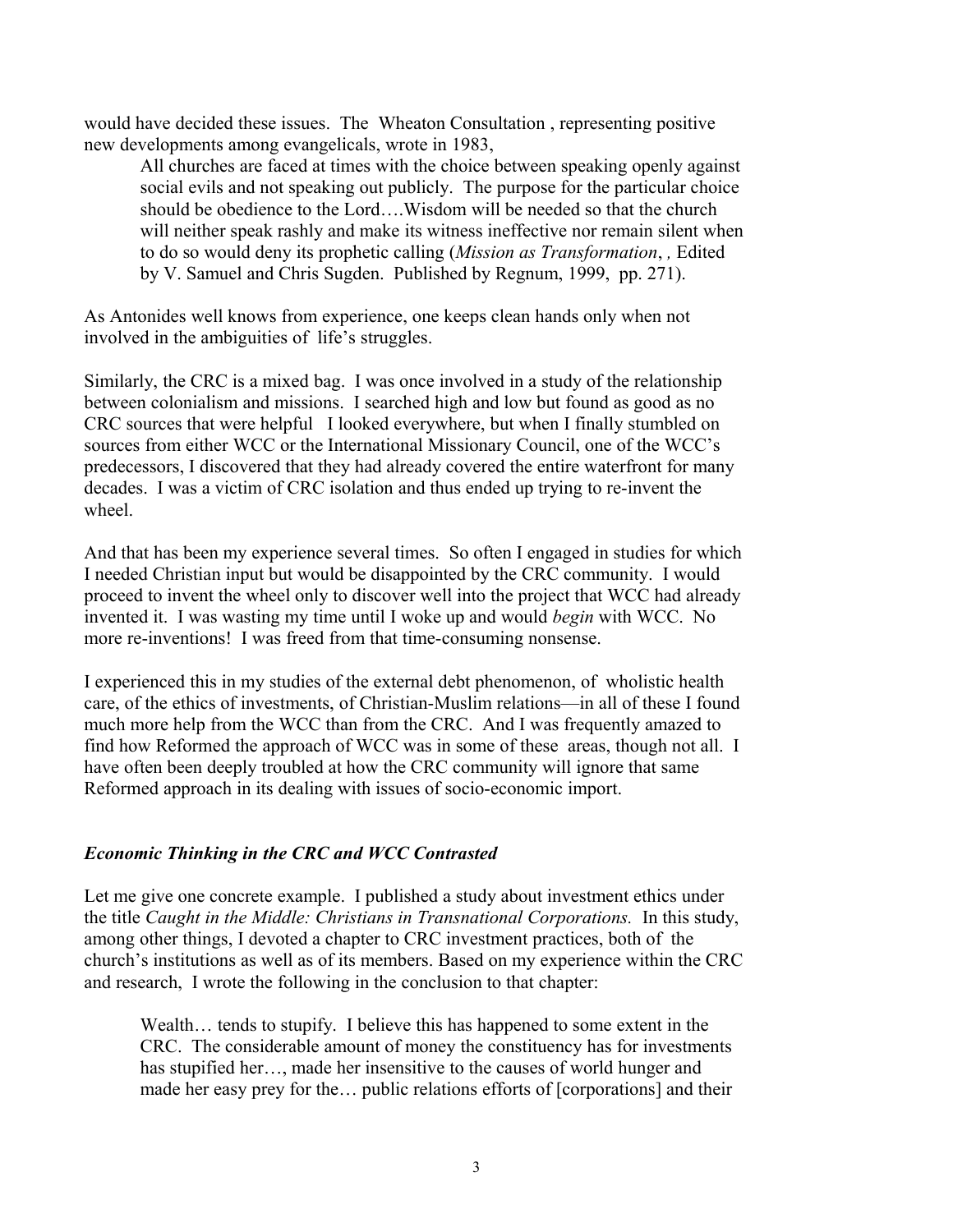allies. The CRC has bought into a system that cannot be justified from the Christian perspective…. The mentality of the middle to higher middle class has stultified the constituency's spiritual imagination and courage. The… revolutionary heritage of John Calvin and Abraham Kuyper has not been allowed free scope. The rationalizations of capitalism have taken over.

The demand for taking concrete ethical responsibility for one's investment is missing. There is an almost reckless abandonment of responsibility: Untold millions of dollars are entrusted to all kinds of… managers with either few questions asked or with little intention to follow up the answers obtained. It is largely an unconscious policy of leaving sleeping dogs lie. In this regard I judge the CRC and her constituency to be highly irresponsible. In the area of financial stewardship all the main doctrines of the church with social implications are ignored, neglected, bypassed. Denominational shibboleths about the Kingdom of God, the lordship of Christ, the application of Scripture to all of life, stewardship—they hardly function. In the matter of economic involvement, the CRC is in danger of betraying itself, the world and her Lord. Towards the end of that chapter, I gratefully affirmed that some rethinking was taking place that might move the church in the right direction.

But, I asked, "Why should a denomination with such revolutionary doctrine and with a college that acclaims itself so highly about its radical scholarship be so far behind others? Why should she not lead?" Indeed, why should she be so far behind the WCC on this score? Why be so isolated that its members are condemned to reinvent wheels long ago uncovered by WCC? It almost seems as if the constituency is kept in the dark deliberately. How often do *The Banner* or *CC* publish articles about WCC? This isolation has cost me much in wasted time and effort.

I suggest that the reason is not theology but our economic interests. The majority of the CRC constituency, certainly in the city where I presently live, has moved up into the higher middle class where WCC criticism of major world economic directions are now seen as a threat to our economic interests. The subtle influence of economic interest overrides our theology and spirituality without our even noticing the shift that has occurred.

Though my study was a personal project, it was not received with thanks from the CRC establishment. My immediate mission supervisor told me that the mission administration was upset about this publication. Efforts on my part to have the book reviewed in CRC publications or to engage the people involved in dialogue failed miserably. It seemed like a concerted effort to squelch this study. Only *CC* published a short and favourable review of it.

A major reason that the atmospheres within the CRC and WCC are quite different. One reason for this difference lies in their differing theologizing methods. The CRC tends to theologize in a vacuum, using only the Bible and other theological books. Often there is little reference to any specific socio-economic context, to the facts on the ground. It often sounds very profound, highly theoretical and abstract—and it is often very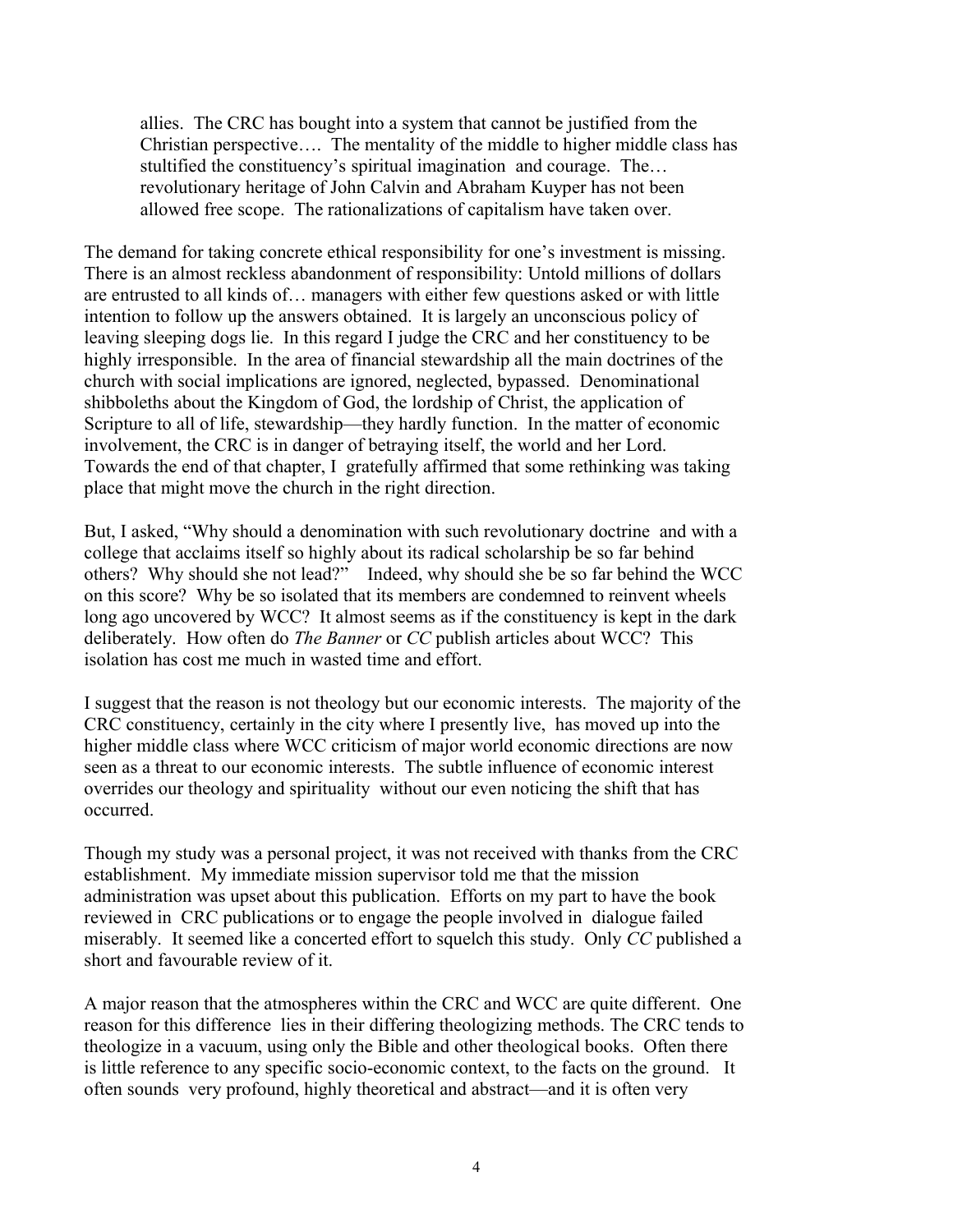impractical. But we love that kind of method and others tend to admire us for our scholarship. The more profound the theory, the more we are impressed with ourselves. The result is a very calm theology that makes no waves and sounds very calm, rational, profound and respectable.

The above picture is somewhat one-sided. There are some very good publications coming out of the CRC and I am proud of them. However, those are for practical purposes largely ignored in the economic life of the CRC community. That constituency keeps climbing the socio-economic ladders available to them, invests with great enthusiasm and keeps the builders of yachts and cottages busy. It is hardly affected by this kind of theology—and likes to keep it that way. Some professors at Calvin College who would like to do more relevant things tell me of the backlash that comes to them from the constituency through their students. When I, a senior citizen myself, offered to teach in the continued education programme of Calvin College for senior citizens, my offer was rejected. I was told I would be too radical for seniors! They would not wish to be disturbed, I was authoritatively informed. I should also tell you that the Provost sent me a letter of apology, even though the decision was never withdrawn.

WCC, particularly in the departments with which I co-operated, does theology "from the bottom up." That is to say, it usually theologizes on behalf of the weak and vulnerable. It begins by gathering their opinions and by doing research in partnership with them. Only then does it move on to the Bible and other books. The result is that much of their theology is a theology of tears for the suffering and a theology of challenge to the powerful. It is never without passion and hardly ever "respectable" as far as the powerful are concerned. The very atmosphere or "feel" of their theological output is much more practical, concrete and overtly compassionate.

Hence, WCC has been in the forefront of external debt reduction campaigns. In fact, it was involved in such campaigns long before they became popular. A true Johnnycome-late, CRC leaders are still calmly demanding more time for research on the effect of debt forgiveness, almost too blind to recognize the urgency of this critical issue of suffering onto death for millions of people right now. WCC has been there years ago. Why should the CRC insist on re-inventing the wheel and thus prolonging the misery? Does she have a corner on research that the WCC lacks?

I am not trying to pit WCC and the CRC against each other. I am only emphasizing that the CRC can be made to look very black and the WCC very angelic. I could easily produce a long list of negatives about the CRC that would be enough to make many jump ship, a list much longer and more impressive than the one produced by Antonides about WCC. The CRC sometimes infuriates or embarrasses me. Yet I have stayed with her, because there are also many positive aspects that I treasure—though I cannot guarantee that I will stay indefinitely. Her continued proud and complacent rejection of the WCC eventually could do it for me. I am not sure for how long I can stand being forced to choose between the two.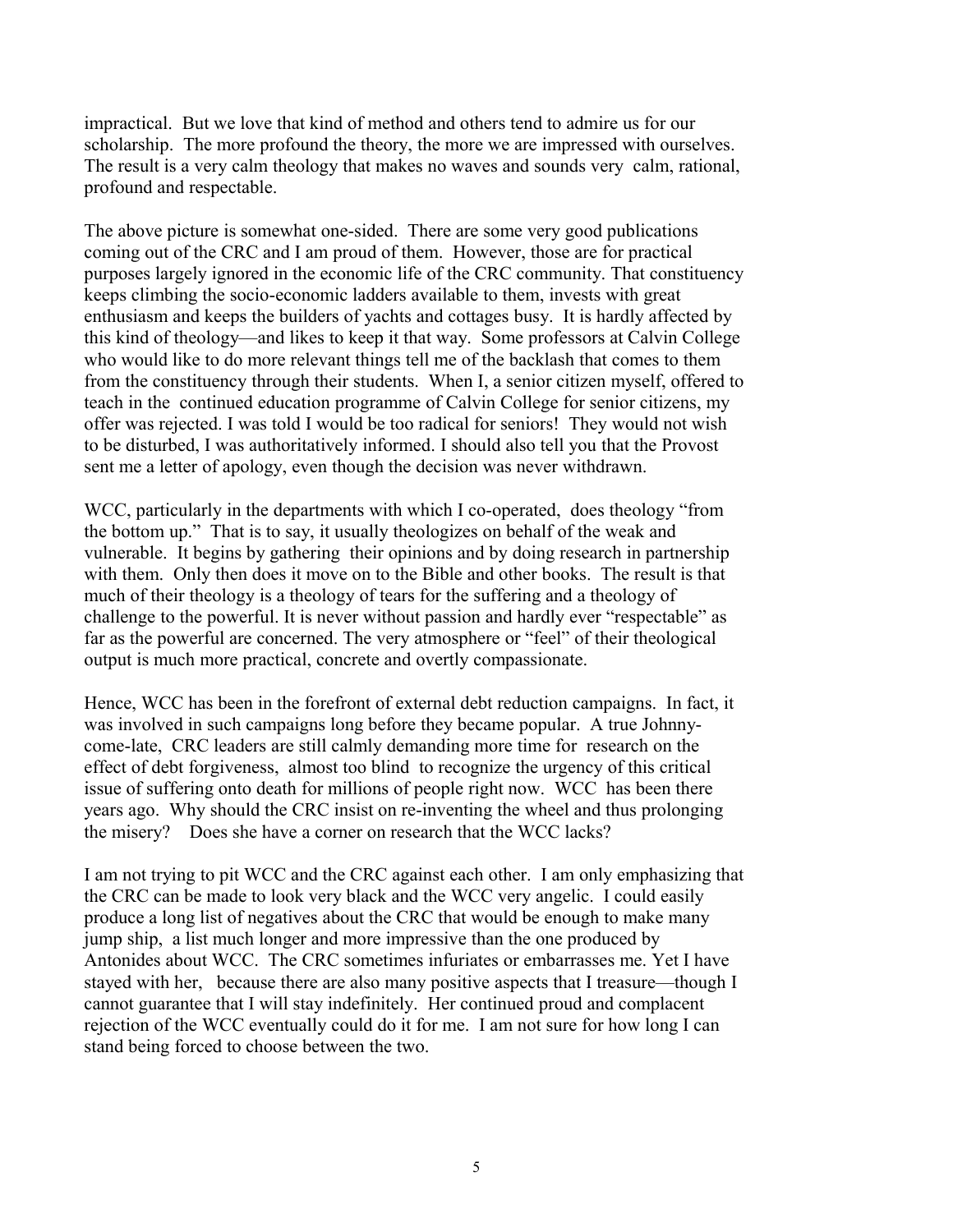It has always been a curious and distressing thing for me why the CRC feels so comfortable in evangelical circles while strongly opposing WCC. My studies and missionary experiences have long ago convinced me of very serious shortcomings of the evangelical movement. As a long-time missionary in Nigeria, it is my considered opinion that the CRC has seriously shortchanged, even cheated Nigeria by the strongly evangelical bent of our mission there.

Though Antonides has clearly expressed his negative attitude towards WCC, I wonder about his silence with respect to CRC participation in the evangelical movement. Why is he silent about participation in a movement that has obscured, ignored, distorted, failed to recognize, diluted, disgraced, and mocked central parts of the Gospel message?

Harsh words? Indeed. But they are not mine. I have lifted them out of a confession of the evangelical movement itself that starts with "We Confess That All Too Often—" (*Missions as Transformation,* pp. 12-13). When you use such strongly negative term to describe a movement, you are dealing with what comes close to heresy. It could be argued that CRC participation in such a movement is a dark blot on her history. And again, at least in her missionary arm, her representatives in that movement consumed and accepted more of that kind of ethos than they provided leadership towards more wholesome and wholistic directions. Their acceptance of the church growth model makes this all too evident.

Nicholas Wolterstorff, a former Calvin professor now at Yale and a respected leader of thought in the CRC, expressed his deep disappointment with this church that has so emasculated its potentially powerful and radical Calvinist theology. He was an adult, he tells us, before he learned of the radical roots of the CRC tradition. In his *Until Justice and Peace Embrace* he wrote,

Learning of those origins has given me deepened appreciation of my own identity. It has also produced in me a profound discontent over my tradition's loss of its radicalism. Why has it become so quiescently—sometimes even oppressively conservative?

I have long asked the same question.

## *The Bottom Line Challenge*

So, my request to Antonides and others who favour evangelicals but oppose WCC membership is that they explain their one-sided stand. Why have you so long tolerated these outrageous self-confessed evangelical aberrations while being so intolerant of WCC? Honesty and responsible leadership demand that you apply consistent standards in important issues like these. We need the influence of WCC desperately to challenge and correct our current almost unnoticeable drift into high middle class economic rationalizations.